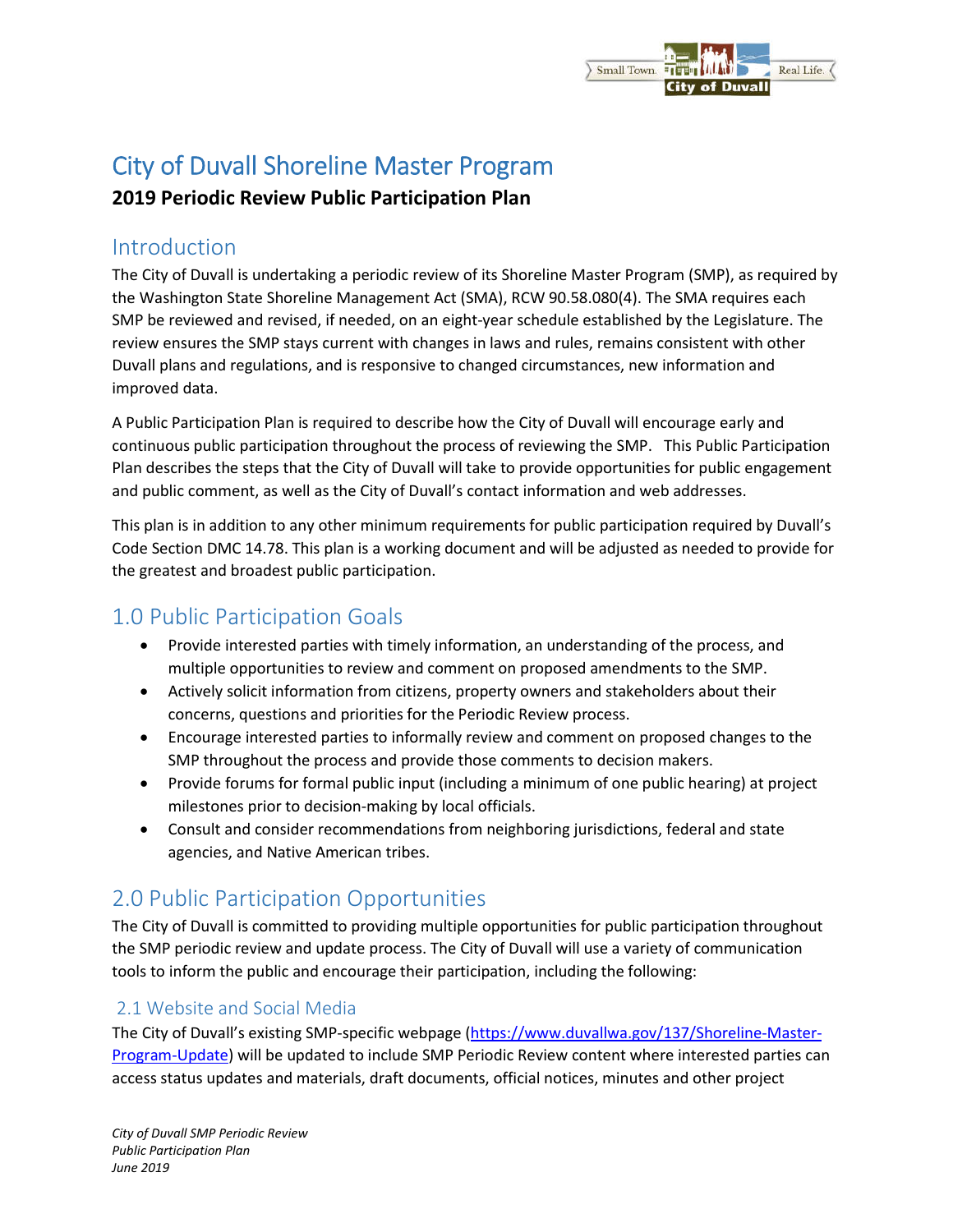

information. This webpage will be the primary repository of all information related to the Periodic Review process. The webpage can also be used for on-line surveys and collecting public comments, and will promote transparency because information will be open and available to everyone. In addition, the page will include City Community Development staff to contact for more information and an email link for questions and comments.

The City may choose to further advertise key Periodic Review outreach and public comment opportunities by postings on the City's Facebook feed or other managed social media resources.

#### 2.4 Notice mailing list

An email list of interested parties will be established by the City of Duvall. The list will be used to notify interested parties regarding Periodic Review progress and participation opportunities. Interested parties will be added to the list by contacting the Planning Department.

#### 2.5 Comment

Interested parties will be encouraged to provide comments to the City of Duvall by letter or email. All comments will be forwarded to the Duvall Planning Commission and City Council. The SMP Periodic Review & Update webpage will be the central repository for information under consideration. Documents will be available for review at the Duvall Planning Department, and copies will be provided at the established copying cost.

In addition to sharing comments in written form, the public is also invited to participate in public meetings. Prior to adoption of the SMP by the Department of Ecology, at least one public hearing will be held in accordance with RCW 90.58.120.

#### 2.6 Planning Commission (including Public Workshop/Open House)

The Planning Commission will be the primary forum for detailed review and recommendations to the City Council. Interested parties are encouraged to attend and provide comments during the Planning Commission deliberations and/or workshops, hosted open house, or public hearing. Official notices will be published as established in Duvall's policy.

#### 2.7 News media

The local news media will be kept up-to-date on the Periodic Review process and receive copies of all official notices.

# 3.0 List of stakeholders

Through the focused public participation process, Duvall will provide opportunity for engagement from the following stakeholders:

- **Shoreline property owners**
- **-** Duvall residents
- **Duvall Public Works Department**
- **-** Duvall Planning Commission
- **Duvall City Council**

*City of Duvall SMP Periodic Review Public Participation Plan June 2019*